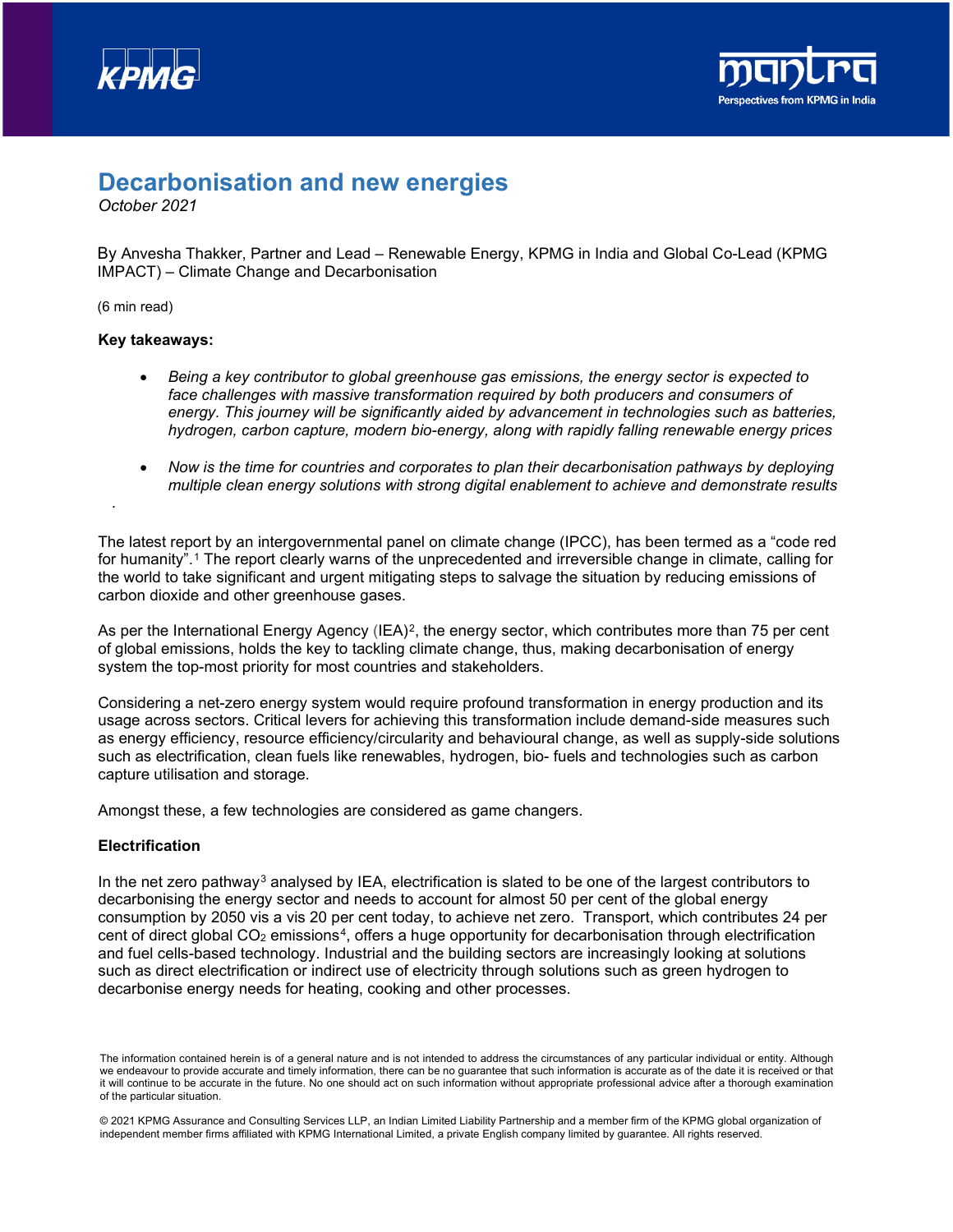## **Renewable energy**

Renewable energy (RE) today, is one of the cheapest forms of energy globally and is the most rapidly advancing energy source in many parts of the world. In the last year alone, the capacity for RE put up globally far transcended what had been established in totality till date, recording a 45 per cent capacity addition increase. This segment is expected to garner 70 per cent of the total investment in power generation in 2021<sup>[5](#page-2-4)</sup>. For corporates, RE procurement through corporate power purchase agreements (PPAs) has become a critical solution in driving the energy transformation and often results in bottom line improvement as well. Although not new to the market, it received traction from the increasing trend of global corporations committing to 100 per cent clean energy goals and integrating sustainability in their business philosophies. Advancement in technologies are enabling corporates to procure schedulable round-the-clock green power through hybridisation of technologies such as solar wind hybrids along with storage. In the last year alone, corporate procurement of RE has grown 18% in 2020 to reach –23.7 GW globally in a single year.<sup>[6](#page-2-5)</sup> In fact, India had the second largest market with a global share of [7](#page-2-6).4% in the year 2020.<sup>7</sup>

## **Hydrogen**

Clean hydrogen plays an important bridging role in this energy transition. While hydrogen is known by many colours depending upon the source of energy being used to produce it, green hydrogen, which is produced by electrolysis using RE is under increasing focus in renewable rich countries. From being a versatile fuel enabling greater penetration and integration of RE to decarbonising energy-intensive and hard-to-abate sectors like aviation, steel, shipping etc., it deeply cuts carbon emissions across various sectors. India has started pivoting towards creating a robust green hydrogen economy and is intensely focusing on hydrogen as the focal point of its clean energy strategy. The growth and adoption of this alternative fuel could fast track India's 2030 climate goals and globally reinforce our vision of being Atma Nirbhar. Although hydrogen production costs seem to be of a concern presently, declining prices of renewable energy and electrolyser would bring this cost to parity as compared to alternative fuels for several sectors by the end of the decade.

## **Carbon capture, utilisation and storage**

Carbon capture, utilisation and storage (CCUS) plays a diverse role in meeting climate goals by capturing carbon from large point sources and facilities that use either fossil fuels or biomass for fuel. As rightly observed by the IEA, the momentum for CCUS is increasing. CCUS facilities, if successfully implemented, have the capacity to capture 130Mt of  $CO<sub>2</sub>$  per year.<sup>[8](#page-2-7)</sup> CCUS adoption is increasing globally with applications being piloted in production of chemicals, fertilisers, hydrogen, natural gas processing, power generation, cement, steel making, etc. However, this technology is expensive, and costs can be wide ranging, depending upon application and availability of storage/utilisation opportunities. Carbon consciousness and effective carbon price, driven by carbon taxes, quota, public sentiment and other regulations, would be the key drivers for accelerating adoption.

## **Bioenergy**

Bio energy is an important 'drop-in' technology that can be used in various states, i.e., gas, solid or liquid, blended or stand alone, to reduce carbon intensity of existing fossil fuel use. Bioenergy today contributes to almost 75 per cent of the clean energies consumed globally.<sup>[9](#page-2-8)</sup> While traditional bio mass usage dominates modern biomass use, i.e., use of bio-fuels, bio gas or biomass pellets is increasingly finding traction in end use, such as transportation, power generation and modern heating technologies, it is expected to continue to play a key role in future as well. Along with CCUS, bioenergy with carbon capture and storage, have the ability to become one of the most cost-effective negative carbon technologies, although there are constraints around cost and availability of biomass. The Indian Government is focusing strongly on the use

The information contained herein is of a general nature and is not intended to address the circumstances of any particular individual or entity. Although we endeavour to provide accurate and timely information, there can be no guarantee that such information is accurate as of the date it is received or that it will continue to be accurate in the future. No one should act on such information without appropriate professional advice after a thorough examination of the particular situation.

<sup>© 2021</sup> KPMG Assurance and Consulting Services LLP, an Indian Limited Liability Partnership and a member firm of the KPMG global organization of independent member firms affiliated with KPMG International Limited, a private English company limited by guarantee. All rights reserved.